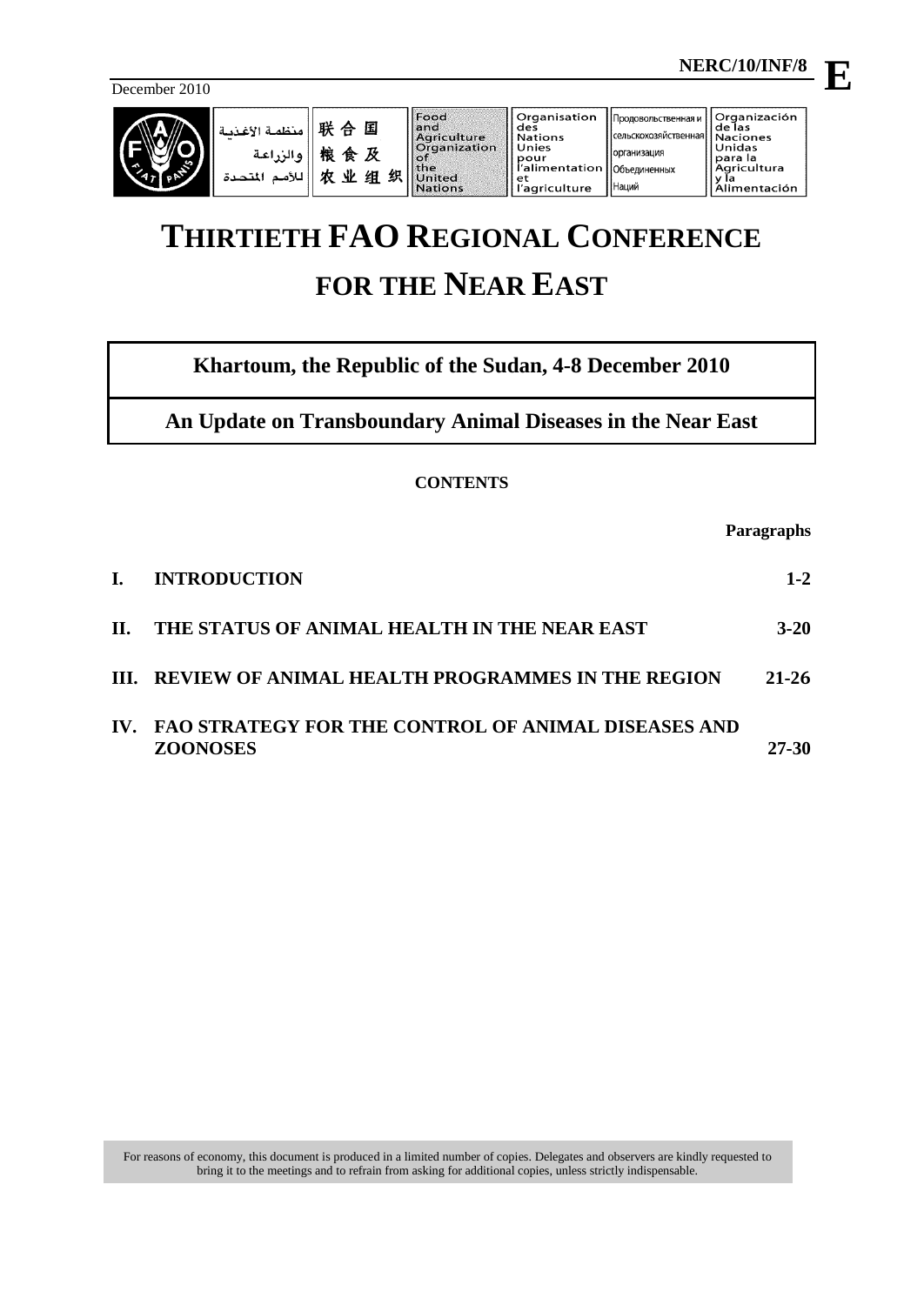# <span id="page-1-0"></span>**I. Introduction**

1. The Near East countries are classified as developing countries and, with just a few exceptions, are net importers of food. The region is characterized by high population growth, low and erratic rainfall, limited areas of arable land, and limited water resources for irrigation. The livestock sector – poultry, sheep, goats and cattle – plays an important role in the economics of the region, accounting for 30 to 60 percent of the value of total agriculture output. However, despite the region's enormous animal population (25.5 million cattle, 290 million small ruminants, 4.5 million camels and 2 100 million poultry), many countries are still dependant on imported animals and animal products to meet their food needs. Furthermore, intraregional trade is still weak.

2. Transboundary and endemic animal diseases are considered the greatest impediment to the region's agricultural economy. Under the prevailing production systems, animal diseases are usually spread by trans-human and pastoral movement, but disease is also spread through the trade-associated movement of livestock and imports from infected third countries.

# **II. The Status of Animal Health in the Near East**

<span id="page-1-1"></span>3. The most common transboundary animal diseases (TADs) in the Near East include: foot and mouth disease (FMD), peste des petits ruminants (PPR), pox diseases and blue tongue (BT). Zoonotic diseases also include highly pathogenic diseases such as avian influenza (HPAI), Rift Valley fever (RVF) West Nile fever (WNF), brucellosis and Old World screwworm (OWS).

#### *Avian Influenza*

4. HPAI, resulting from A/H5N1, was first reported in Iraq and Egypt in February 2006 and subsequently in other countries of the region. At present, H5N1 is now endemic and widespread in poultry only in Egypt. No HPAI outbreaks have been reported in other countries of the region during the last two years. This represents a significant change in the epidemiological situation from 2006. In Egypt, in 2007 reported outbreaks in poultry were 281 and cases of human infection numbered 25; in 2008, the respective figures were 121 and eight; in 2009, 167 and 39; and in the first quarter of 2010, 225 and 17. Indeed, although the number of reported cases of human infection has increased, by 2009 the proportion of human deaths from H5N1 had decreased. Based on experience in other countries, sporadic cases and associated human deaths will continue to occur as long as the virus continues to circulate in poultry. Unfortunately, these cases have high visibility, both in national and international communities and negatively impact on Egypt in a myriad of ways.

5. Thanks to emergency strategies and intervention, risks to animal and public health have been somewhat reduced. Now, however, Egypt must move from emergency response to sustained risk reduction. Longer-term strategies and action designed to bring about sustainable control of HPAI in poultry are required to reduce threats to livelihoods, food security and public health. These strategies will require decisive commitment from national and sub-national authorities. In this regard, an integrated risk-reduction, animal health and livelihood strategy was developed using a fully participatory approach involving all relevant Egyptian stakeholders. The strategy advocates – among other things – the full engagement of community and industry partners.

#### *Foot and Mouth Disease*

6. FMD occurs in many countries in the Near East. Sheep and goats play a central role in repropagating the disease cycle in the region, creating a high risk of the disease migrating across national and regional borders to new areas. In 2005, the Near East was hit by two different serotypes: a serotype-A epidemic first struck the Islamic Republic of Iran (the so-called "type A Iran 05" epidemic) and later affected countries to the west; an African serotype A virus reached Egypt in 2006, causing widespread outbreaks. In 2007, a second strain – the O Pan Asia II type – hit almost all the countries within the area bounded by Pakistan, Kazakhstan, Turkey and Egypt.

7. More recently (2009), a second wave of A Iran 05 (BAR-08 lineage) spread across the region, involving Libya, Bahrain, Kuwait, Iraq, Turkey, Lebanon, and the Islamic Republic of Iran. This was followed by a widespread type O epidemic in early 2010. Vaccination is used by most countries of the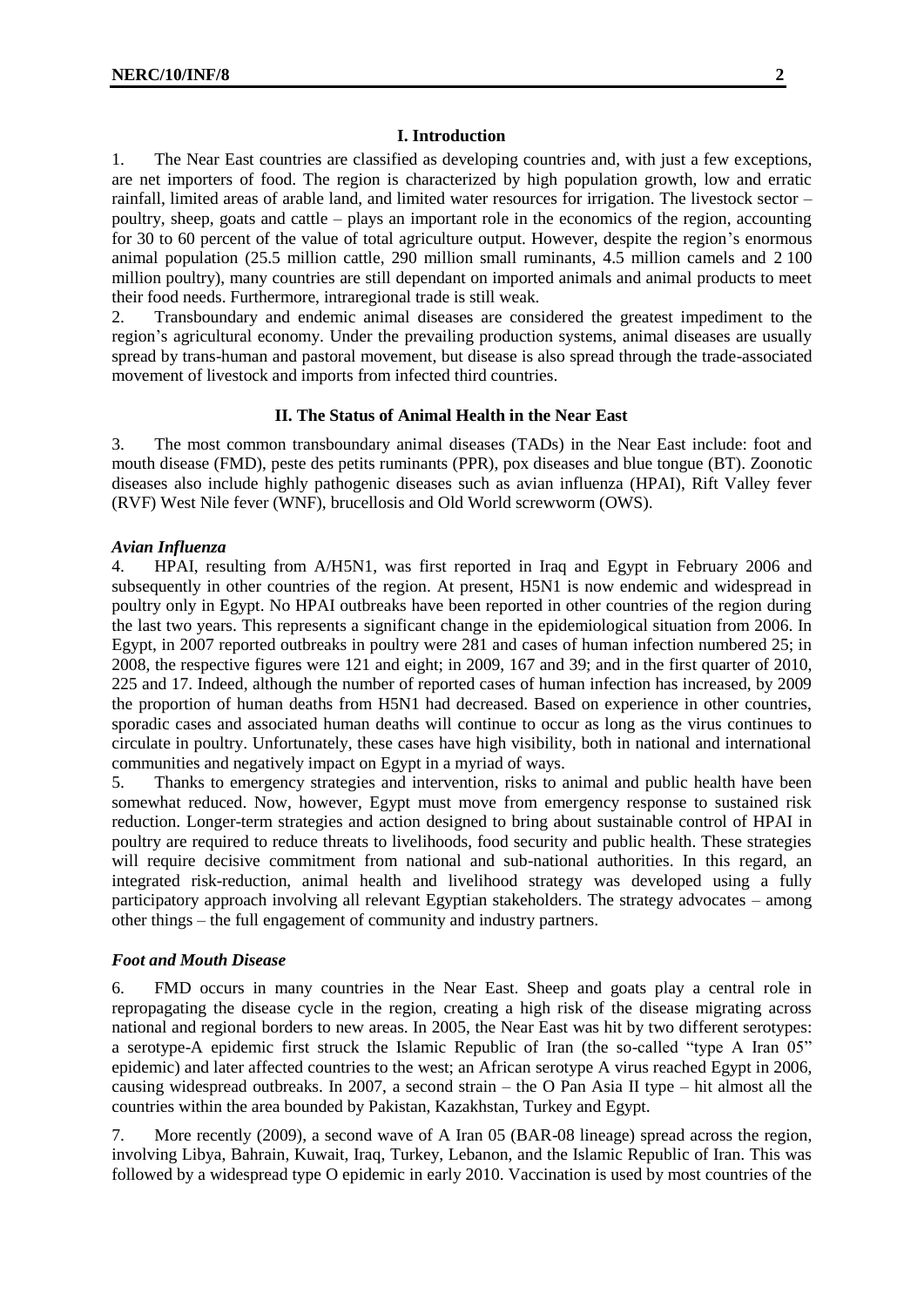region to control FMD and FAO provides guidance in this field to member countries, largely via roundtable meetings held every 12-18 months and through the bi-annual reassessments of vaccine suitability carried out by the European Commission for the Control of Foot and Mouth Disease (EuFMD) and FAO. However, the vaccination programmes often have limited effects when it comes to preventing epidemics. This is partly because coverage may not be as widespread as claimed and partly because of the often dangerous dynamics of trade and transboundary animal movement across the region.

8. The FAO approach to the long-term control of FMD is to promote the application of the Progressive Control Pathway (PCP) system at country level, within the framework of a regional roadmap. The PCP programme helps countries to develop policy, set targets, manage programmes and monitor progress in achieving milestones in prevention and disease management systems. Countries in the region are encouraged to adopt the PCP risk management approach to set out their national strategies and annual targets in the fight against FMD.

# *Peste des petits ruminants*

9. PPR, the small ruminant disease, continues to spread, affecting many countries in the region, with a significant impact on the livelihoods of rural communities. Recently, there have been serious epidemics in Saudi Arabia, Jordan and Iraq and the disease has now become widespread in the region, with reports of outbreaks in the Islamic Republic of Iran, Kuwait, Lebanon, Oman, the United Arab Emirates, Yemen and Turkey. There had been no reports of the disease in the Maghreb until July 2008, when outbreaks appeared for the first time, spreading throughout Morocco over the course of only a few weeks. The Moroccan PPR (virus PPR V) strain is very closely related to viruses found earlier in Saudi Arabia and in the Islamic Republic of Iran and differs significantly from the three other lineages previously found in Africa. Recently, the Middle East PPRV strain was found in Sudan, while PPR antibodies were detected in Tunisia.

10. Effective regional control of PPR is considered to be an essential element in any overall support programme for the improvement of rural livelihoods in the region. This is indispensable, not only to improve productivity and food safety, but also to enable smallholders to access both domestic and regional markets.

11. As part of a global strategy for the prevention and control of PPR and other small ruminant diseases, FAO plans to assist member countries through: (i) development of disease-control strategies based on epidemiological surveillance, risk assessment and socio-economic impact analysis; (ii) strengthening of national capacities in the prevention and control of PPR, with priority given to small-ruminant transboundary and zoonotic diseases; and (iii) establishment of sustainable regional coordination and harmonized policies for disease surveillance and management, as well as safe trade in animals and animal products. A regional Technical Cooperation Programme (TCP) on the surveillance of PPR in North African countries is currently in the pipeline.

# *Brucellosis*

12. In many countries of the region, brucellosis continues to be reported in almost all domestic animals, particularly sheep, goats and cattle. This infection is transmissible to man, and can have a dramatic impact on livelihoods and public health. It causes abortion storms in goats and sheep and Malta fever in humans, affecting the rural population and dairy product consumers. This becomes increasingly serious with the explosion of urban and peri-urban agriculture. Brucella melitensis is the most commonly isolated species, particularly in small ruminants, but Brucella abortus is also being reported in cattle in much of the region. In recent years, a growing number of countries have reported the existence of brucellosis in camels.

13. From 10 to 500 new cases of human brucellosis per million people are reported and registered annually in the region. Some countries in the region rank among those with the highest number of new cases each year worldwide. Most human cases are caused by *Brucellosis melitensis*, particularly Biovar 3. Currently, a number of countries are running brucellosis control programmes in small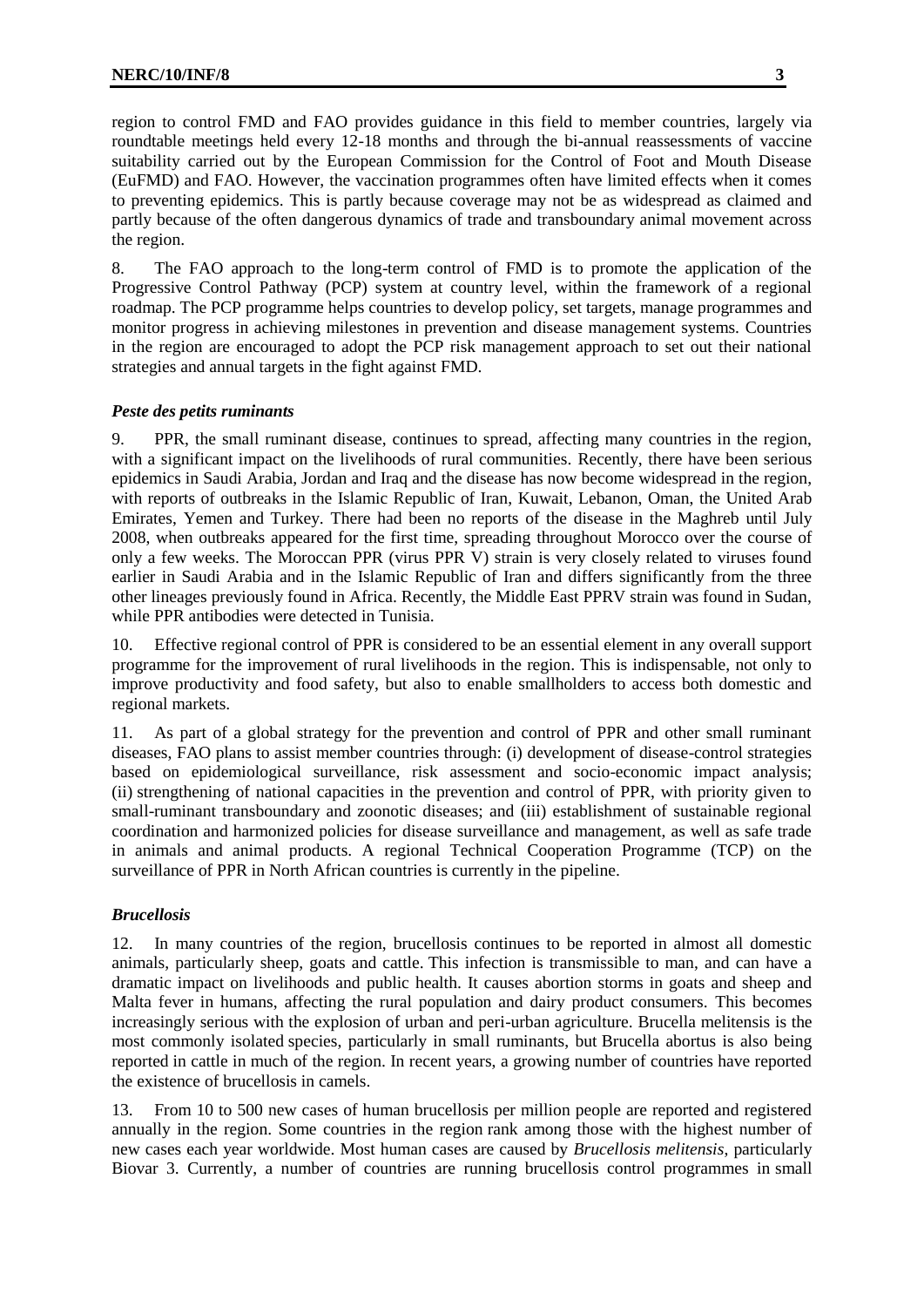ruminants, using the *B. melitensis* Rev1 vaccine. Vaccination strategies, however, vary considerably in terms of vaccine doses and routes of administration used: e.g. bi-annual or annual; vaccination of only females or both males and females.

14. In large ruminants, brucellosis control strategies again vary considerably. In some countries, the test and slaughter policy with the vaccination of young females is adopted, while in others overall vaccination is the method of choice. The most commonly used vaccine is *B. abortus* S19. Vaccination with the *B. abortus* RB51 vaccine was introduced recently on a small scale in some countries. However, test and slaughter schemes are only practical if and when prevalence is significantly low and compensation programmes are in place. Although attempts have been made to harmonize brucellosis surveillance and control methods, there is currently no regional coordination system.

#### *Vector-borne diseases*

15. Vector-borne diseases such as BT, RVF and WNF are also threatening the region. The BT virus has recently expanded its geographic range and remains a source of concern throughout the region because of the wide range of virus serotypes that could easily spread across national and regional borders. Serotype 8, introduced in 2006 in northern Europe, has spread now to southern Europe (Spain, Portugal, and Italy) and is threatening those southern Mediterranean countries where Serotypes 1 and 4 are already circulating and where targeted vaccination programmes are implemented. Surveillance of Serotype 8 and other BT viruses is recommended in these countries.

16. RVF remains a significant zoonotic threat in most countries of the Middle East. It is endemic in most of sub-Saharan Africa, but until 1997, the farthest north that RVF outbreaks were reported were in the Sudan in 1973, 1976 and 2008, and in Egypt in 1977-1978 and again in 2003. During the 2003 outbreak in Egypt, 45 cases of the disease were reported in humans with a high rate of encephalitis that resulted in 38 fatalities. It was speculated that the disease was introduced into Egypt from northcentral Sudan by diseased sheep transported by boat along Lake Nasser, where potential mosquito vectors are abundant. Livestock trade has also been blamed for the introduction of RVF into the Arabian Peninsula in 2000, when RVF broke out simultaneously in Saudi Arabia's Jazan Province and in adjoining Yemen. Since then, RVF serological evidence without clinical manifestation was reported in 2004, 2007 and 2008. More recently a few outbreaks were reported in cattle and sheep, again in the Jazan Province. In 1987, 1993 and 1998, severe epidemics affected southern Mauritania, with at least 232 human deaths reported. Low levels of seroconversion are still being reported by ongoing monitoring in the valley and, from time to time, in the more arid areas of southern Mauritania, confirming that the disease is now endemic there.

17. WNF is a common cause of viral aseptic meningitis or encephalitis in patients brought to emergency rooms in Egypt*.* In Maghreb countries, WNF is not always included in routine surveillance protocols and therefore data are incomplete. In Morocco, however, outbreaks in horses were reported in 1996 and 2003 in the irrigated areas of the northwest with, respectively, 92 cases (42 of which were fatal) and nine cases (with five deaths). The theory is that the disease was introduced from endemic areas in West Africa by migrating wild birds attracted by the area's abundant mosquito populations. Furthermore, in 2005-2006, the WN virus was discovered in pelicans tested during wildlife surveillance campaigns against avian influenza (AI). This showed the degree to which Morocco and other countries in the area are vulnerable to this disease. In Algeria, serological evidence has been reported in humans and donkeys in various surveys. Tunisia was seriously affected by WNF outbreaks in 1997 and again in 2003, with respectively 173 and 31 human cases (with eight deaths occurring in 1997). Both epidemics occurred in the central east part of this country. It should be noted that the virus isolated in Tunisia belongs to the same lineage as the virus isolated in Morocco. More recently, serological surveys conducted between 2005 and 2009 on horses and donkeys confirmed the virus continues to circulate in Tunisia, Morocco and Mauritania.

18. FAO has been responsible for advancing practical knowledge and experience related to brucellosis control and surveillance and in assisting a number of countries in the region in the development of sound strategies and policies designed to introduce sustainable control programmes that would lead to a regionally-coordinated approach to brucellosis control.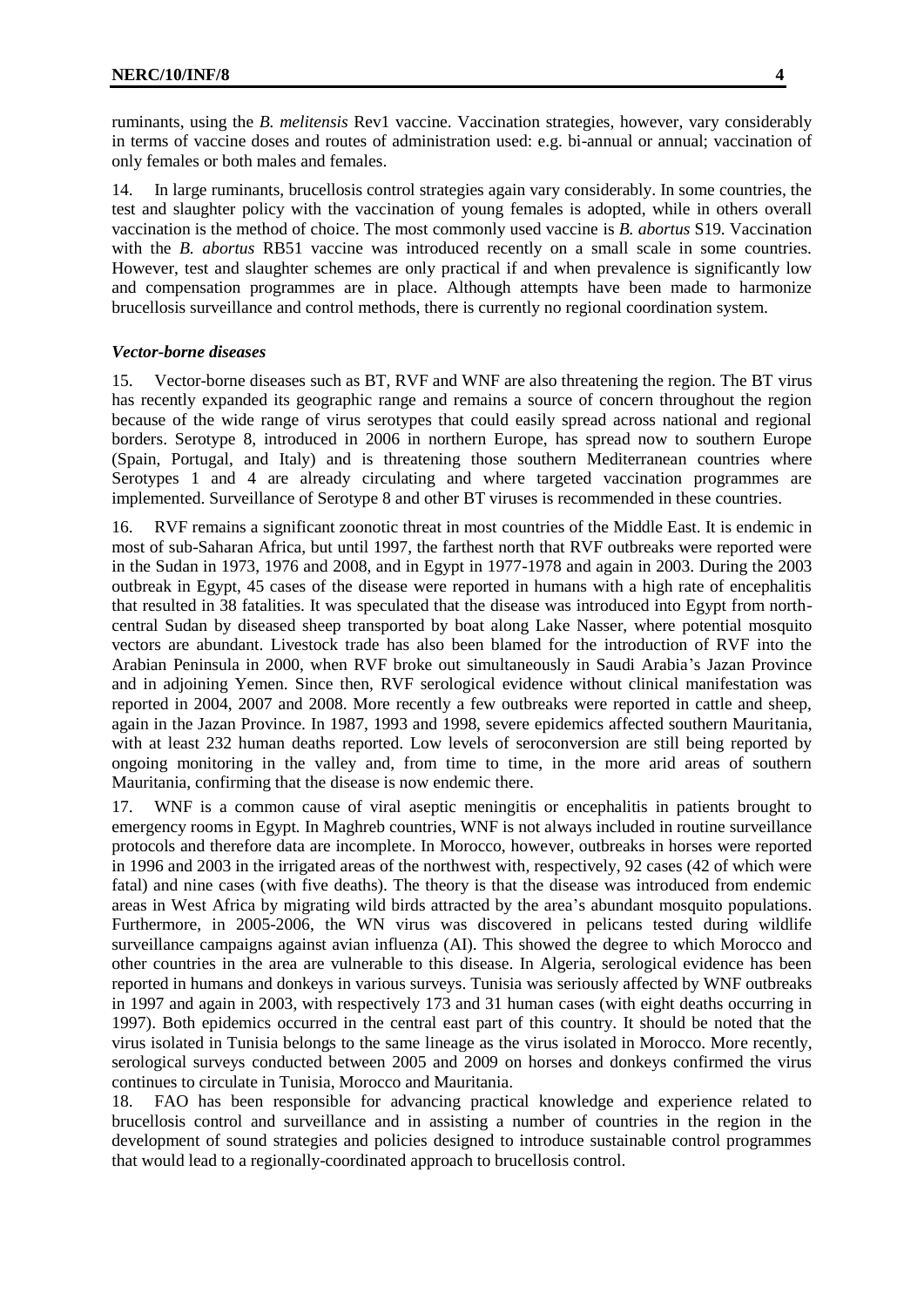#### *Other diseases*

19. Infestation by the OWS fly is another problem. *Chrysomia bezziana* is a transboundary zoonotic agent of direct relevance to most countries of the Arabian Peninsula. The 2008 and 2009 OWS events in Yemen provide evidence that this disease agent is spreading progressively into high risk areas of the region. Incursions of OWS were reported in Oman in 1983, in the Islamic Republic of Iran in 1994, in Iraq in 1996, in Bahrain and the Gulf countries in 1997 and in the United Arab Emirates in 1998. Such proliferation is related to a combination of factors, including the movement of people and livestock, land use and climatic change. In 2008 and 2009, Yemen requested FAO assistance in order to evaluate the OWS epidemiological situation in that country, as well as to contain OWS outbreaks. FAO, together with the International Atomic Energy Agency (IAEA) and the Arab Organization for Agricultural Development (AOAD), provided technical support, mainly in risk assessment and entomological control systems. In addition, training materials for the national veterinary services, in the form of technical aids related to screwworm fly ecology, behaviour and control, as well as OWS risk maps, were made available to national technical staff.

20. More recently, an outbreak of Glanders disease was reported from Bahrain, affecting horse stables throughout the island. Glanders is a highly contagious and potentially fatal bacterial infection of equines that can be transmitted to humans who have direct contact with infected animals or contaminated objects. The outbreak in Bahrain forced veterinary authorities there to use aggressive measures, including restrictions on animal movement, sequestration, widespread testing and culling of infected horses. The disease seems to have been introduced into the country through imported horses from neighbouring countries, suggesting that it is probably present in other nearby countries but not yet notified to the World Organisation for Animal Health (OIE). Glanders is not solely a concern for horses; it is a zoonotic disease that can cause rare but serious infections with a high mortality rate in humans. Countries with suspected cases would need to conduct targeted surveillance programmes in order to detect infected horses or donkeys, to limit disease spread and to reduce the risk of possible transmission to humans.

# **III. Review of Animal Health Programmes in the Region**

<span id="page-4-0"></span>21. In recent years, FAO has strengthened the animal health programme in the Near East through the establishment of decentralized units of the Emergency Centre for Transboundary Animal Diseases (ECTAD). These units are located at the OIE/FAO Regional Animal Health Centres in Beirut (for the Middle East) and in Tunis (for North Africa). The latter can be found at the Sub-regional Office for North Africa. Owing to the intense AI programme in Egypt, a specific country ECTAD unit was established at the FAO Regional office for the Near East in Cairo.

22. In the face of the AI crisis, FAO has developed and implemented an Action Plan for HPAI preparedness and response in the Near East and strengthened the region's veterinary services through human capacity building, laboratory and field equipment, supplies and physical resources, hence creating capacity to respond to potential/actual outbreaks of HPAI and other TADs.

23. FAO has provided technical assistance to member countries seeking to finalize their applications for accreditation of rinderpest freedom, according to the OIE PCP. Assistance in carrying out the required surveillance for rinderpest-freedom accreditation has been specifically provided to some countries and indeed twelve countries in the region are now recognized as officially free from rinderpest, with only two countries (Saudi Arabia and the United Arab Emirates) still in the final stages of the process.

24. In February 2010, all countries of the region received a questionnaire from FAO/OIE/IAEA on rinderpest virus handling and responsible custodianship, aimed at decreasing the likelihood of virus escape. Few questionnaires have been returned as yet, but countries have been requested to destroy rinderpest-containing samples or submit them to the Pan-African Veterinary Vaccination Centre of the African Union (AU-PANVAC) or to the Pirbright World Reference Laboratory. In addition, FAO has made significant efforts to advance practical knowledge and experience in prevention and control of other TADs and zoonoses in the various countries of the region. These diseases include FMD, PPR, RVF and brucellosis.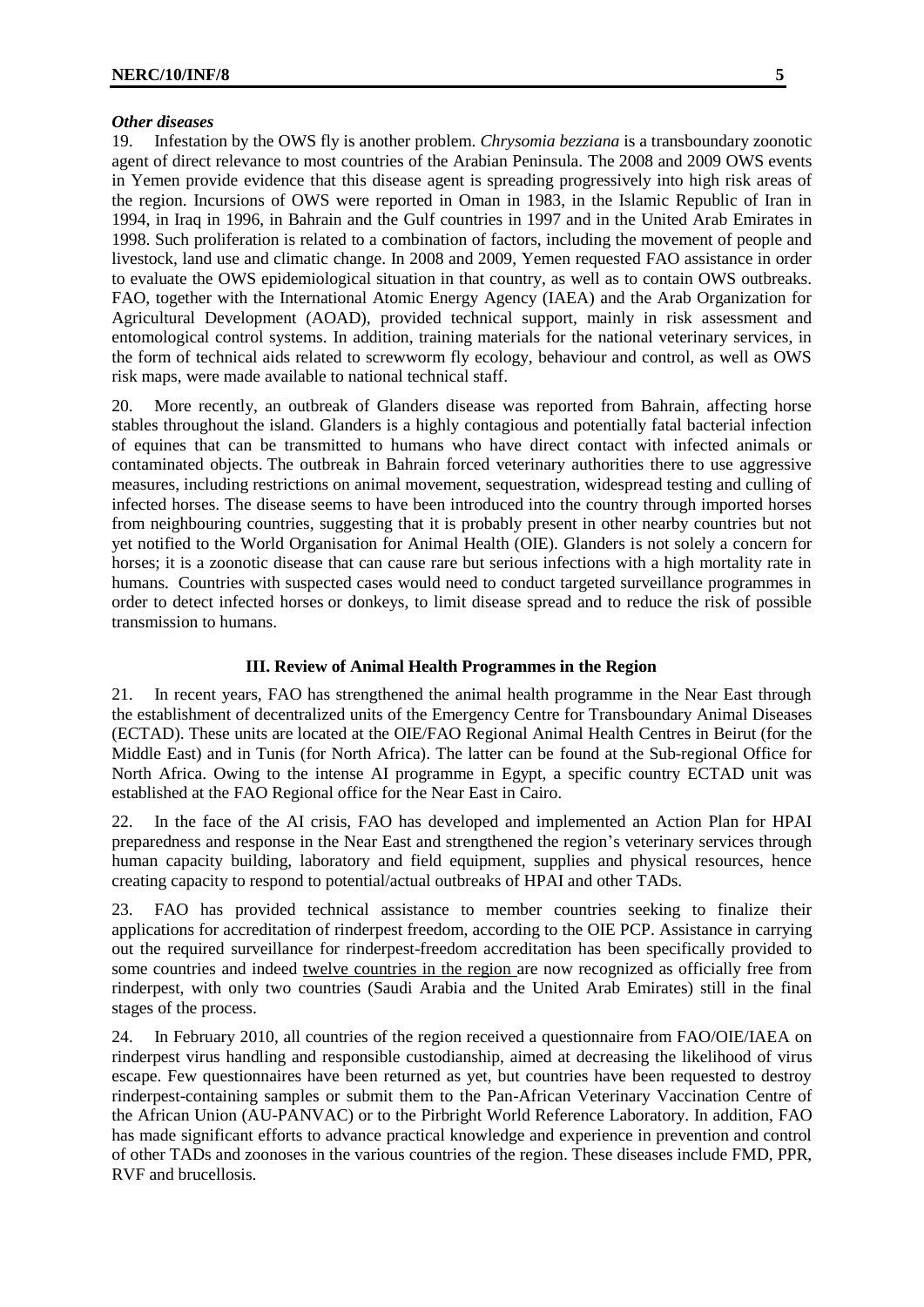25. Currently, all countries of the region are running disease control programmes, with a combination of control measures supported by surveillance activities. However, these programmes are fragmented, are not supported by reliable epidemiological information and are usually implemented on an ad-hoc basis. Although attempts have been made to harmonize surveillance and control programmes, any real regional coordination is still lacking.

26. Despite these efforts and the considerable experience gained during the AI crisis, there remain significant challenges and lacunae in the prevention and control of priority TADs and zoonoses in the region. Therefore, there is an urgent need to develop additional joint collaborative activities in a strategic context that set guidelines to strengthen national and regional capacities and reinforce mechanisms for regional coordination and inter-sectoral collaboration. This is essential if the countries of the region are to be able to detect, notify and respond rapidly and effectively to existing and emerging animal diseases of national and international concern.

# **IV. FAO Strategy for the Control of Animal Diseases and Zoonoses**

<span id="page-5-0"></span>27. Recent consultations between member countries and key stakeholders in the region have resulted in a Regional Animal Health Strategy for the Near East. The proposed strategy builds on guidelines contained in the FAO/OIE Global Framework for the Progressive Control of Transboundary Animal Diseases (GF-TADs), and draws on other tools such as the FAO Global Early Warning and Response System (GLEWS) and the OIE/FAO Network for Expertise in Animal Influenza.

28. The Near East strategy is in alignment with the "One Health" initiative that embraces a holistic approach to the prevention and control of diseases in the animal-human-ecosystem interface. The idea is to use this strategy to guide the development and strengthening of the capacities of national veterinary services, thereby enabling them to safeguard animal health and livelihoods from the threat of existing and emerging diseases and mitigate the risks for humans arising from animal sources. The strategy will be used also as a framework for the development of stronger collaboration, both between countries and with regional and global networks and other technical partners. It is essential to build a regional safety net for the Near East that will protect against all those existing and emerging diseases that have a serious impact on human and animal populations.

29. The vision of the Animal Health Strategy for the Near East is to safeguard animal health and livelihoods from the threat of infectious diseases and mitigate the risks to public health arising from animal sources, in line with the FAO "One Health" approach. The goal of the strategy is to increase food security and improve the livelihoods of small-scale livestock holders.

30. Four objectives were proposed to achieve these strategic goals:

- improve the capacities of veterinary services in the effective control of animal diseases and zoonoses;
- enhance regional cooperation in animal disease surveillance, disease management and disease-free trade in animals and animal products;
- ensure a high level of public and food safety by effective risk management of zoonoses and food-borne diseases; and
- promote partnerships and applied research.

For each objective, a number of expected results are specified, all of which are supported by action plans. Six project profiles were elaborated:

- enhancement of policies and strategies for surveillance and control of transboundary animal diseases in the Arabian Peninsula;
- strengthening coordination of animal disease control and surveillance among Middle Eastern countries;
- strengthening coordination of animal disease control and surveillance among North African countries;
- control and eradication of PPR and sheep and goat pox;